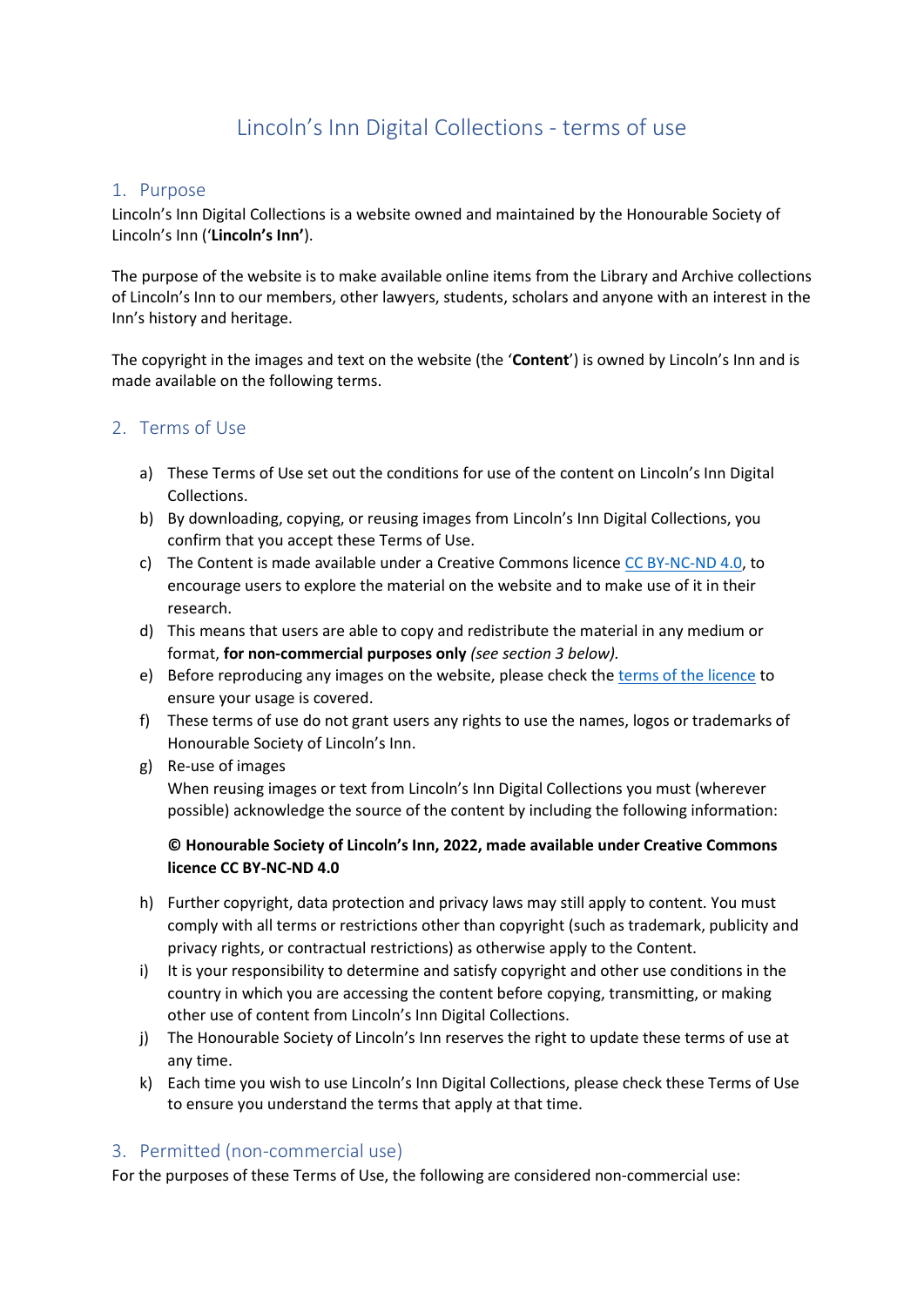- Personal use of content for non-commercial research and private study;
- Educational use of content by a student in course-related work (including dissertations and theses);
- Educational use of content for the purpose of teaching and instruction within an educational establishment or closed group online teaching;
- Educational use of content in presentations at educational conferences and closed group online conferences;
- Use of content in academic textbooks (internal illustrations only use on a book cover will be considered commercial use);
- Use of content in journals/e-journals and academic newsletters. Restricted to inside use only;
- Academic and research-orientated websites, apps, blogs and social media channels that are not linked to the promotion of any commercial activity.

If you are unsure whether the use you wish to make of the material constitutes non-commercial use please emai[l Manuscripts@lincolnsinn.org.uk](mailto:Manuscripts@lincolnsinn.org.uk) 

# 4. Commercial use of content

Requests to license material for commercial purposes should be made to [Manuscripts@lincolnsinn.org.uk](mailto:Manuscripts@lincolnsinn.org.uk) 

For the purposes of these Terms of Use, the following are considered commercial uses of the Content.

- Any use of the Content that is primarily intended for or directed toward commercial advantage or monetary compensation. This includes any use on or in anything that is itself charged for or is intended to make a profit;
- Images used as part of the design for covers or dust-jackets of books or periodicals including electronic publications;
- Newspapers and magazines;
- Broadcast media;
- Commercial websites, apps, blogs and social media channels, including those of the trading arms of charities, that are used as a platform to promote or conduct commercial activities;
- Exhibitions and displays and exhibition-related books and catalogues;
- Advertising, marketing and promotional materials (print and digital);
- Commercial products and packaging;
- Displays in commercial outlets.

# 5. Additional provisions

You must not:

- use any Content in a manner which may suggest that you are part of, or otherwise associated with, the Honourable Society of Lincoln's Inn; or
- use any part of the Content for purposes which might adversely affect the image, reputation, goodwill, distinctiveness or prestige of the Honourable Society of Lincoln's Inn or its collections.

# 6. Duration of permission

If you use Lincoln's Inn Digital Collections in breach of the terms of these terms of use, your right to use the Lincoln's Inn Digital Collections website will cease immediately.

We do not guarantee that our site, or any content on it, will always be available or be uninterrupted. We may suspend or withdraw or restrict the availability of all or any part of Lincoln's Inn Digital